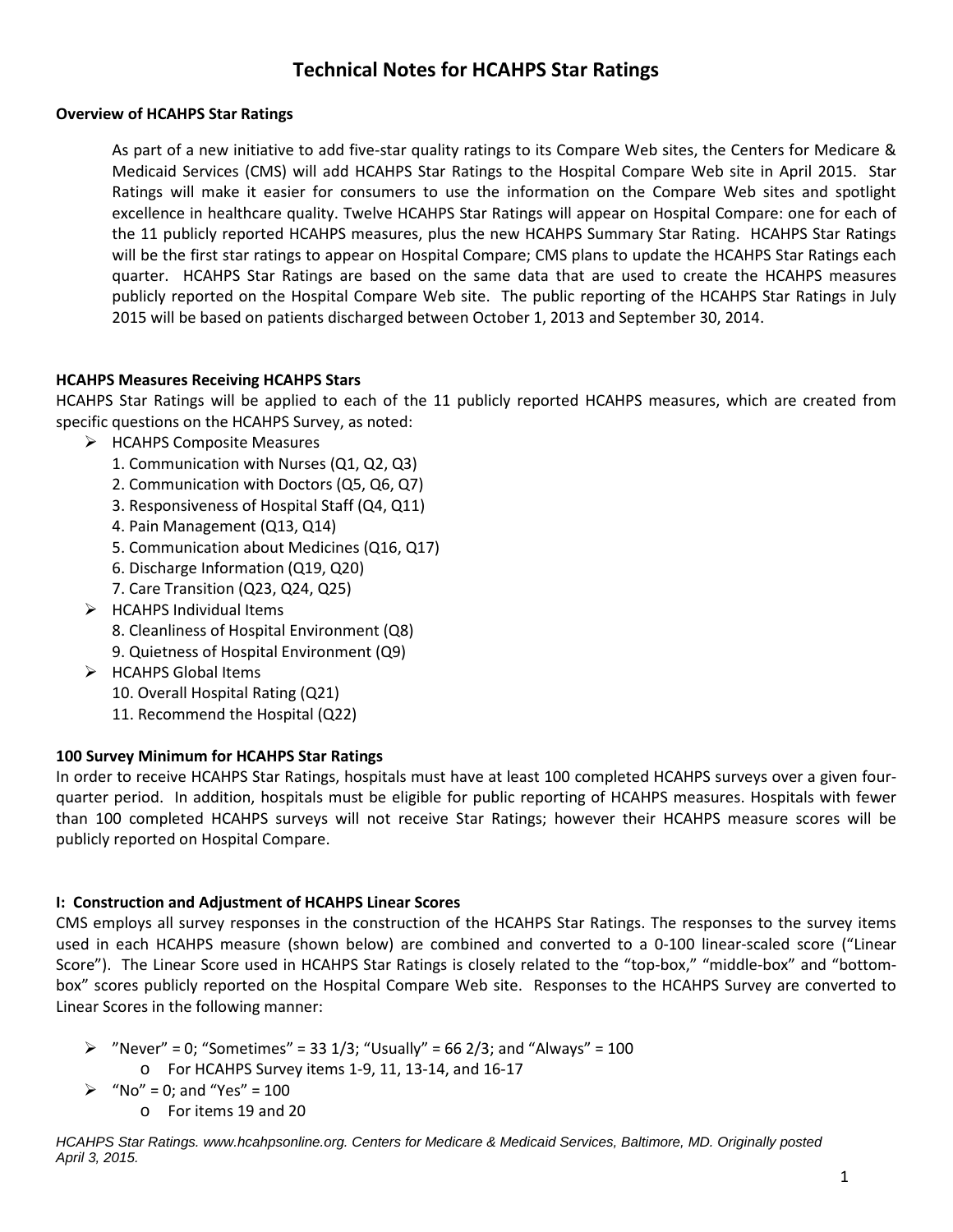- $\triangleright$  Overall Rating "0" = 0; Overall Rating "1" = 10; Overall Rating "2" = 20 ... Overall Rating "10" = 100 o For item 21
- $\triangleright$  "Definitely No" = 0; "Probably No" = 33 1/3; "Probably Yes" = 66 2/3; and "Definitely Yes" = 100 o For item 22
- $\triangleright$  "Strongly Disagree" = 0; "Disagree" = 33 1/3; "Agree" = 66 2/3; and "Strongly Agree" = 100 o For items 23, 24, and 25

The 0-100 linear-scaled HCAHPS scores are then adjusted for the effects of patient mix, survey mode, and quarterly weighting through a series of steps, as follows.

First, CMS applies the patient-mix adjustment (PMA) to quarterly HCAHPS scores to account for the tendency of certain patient sub-groups to respond more positively or negatively to the HCAHPS Survey. PMA allows for fair comparisons across hospitals by adjusting hospital scores as if all hospitals had an identical mix of patient characteristics. The patientmix adjustment table can be found in Appendix A, Table 1, while Appendix A, Table 2 contains the national means for patient-mix variables. Additional information about the application of the HCAHPS patient-mix adjustments, including the definition of the PMA factors, can be found in the documents on the HCAHPS On-Line Web site, [www.hcahpsonline.org,](http://www.hcahpsonline.org/) under the *"Mode & Patient-Mix Adj"* button.

Second, HCAHPS Linear Scores are adjusted for the effect of mode of survey administration (mail, telephone, mixed mode or Interactive Voice Response). CMS derived the survey mode adjustments from a large-scale, randomized mode experiment. The mode adjustments for the HCAHPS Linear Scores are included in Appendix B. For detailed information about the mode experiment and survey mode adjustment, please see [www.hcahpsonline.org.](http://www.hcahpsonline.org/)

Next, the four-quarter averages of HCAHPS linear scores are weighted proportionately to the number of eligible patients seen by the hospital in each quarter of the reporting period. Specifically, each quarter's score has a quarterly weight equal to that quarter's eligible discharge size divided by the total eligible discharge size for the four quarters that make up the reporting period.

Finally, four-quarter averages of HCAHPS linear scores are rounded to integer values using standard rounding rules, as follows:

Let X represent the unrounded four-quarter average for an HCAHPS linear score. If X is less than [X.5], then round down to nearest whole integer. If X is equal to or greater than [X.5], then round up to nearest whole integer.

# **II: Conversion of Linear Scores into HCAHPS Star Ratings for the 11 HCAHPS Measures**

Next, CMS assigns 1, 2, 3, 4, or 5 whole stars (only whole stars are assigned; partial stars are not used) for each HCAHPS measure by applying statistical methods that utilize relative distribution and clustering.

The Star Rating for each of the 11 HCAHPS measures is determined by applying a clustering algorithm to the individual measure scores. Conceptually, the clustering algorithm identifies the 'gaps' in the data and creates five categories (one for each star rating) such that scores of hospitals in the same score category (star rating) are as similar as possible, and scores of hospitals in different categories are as different as possible. This clustering algorithm is the same one employed by CMS to determine Medicare Part C and Part D Star Ratings.

The variance in measure scores is separated into within-cluster and between-cluster sum of squares components. The algorithm develops clusters that minimize the variance of measure scores within the clusters. More specifically, the clustering algorithm minimizes the within-cluster sum of squares for each of the Star Ratings levels. The cut points (boundaries) for star assignments are derived from the range of individual measure Star Ratings per cluster. The star levels associated with each cluster are determined by ordering the means of each cluster. The cut points for HCAHPS Star Ratings are shown in Appendix C. Additional information about the clustering method can be found in Appendix D.

*HCAHPS Star Ratings. www.hcahpsonline.org. Centers for Medicare & Medicaid Services, Baltimore, MD. Originally posted April 3, 2015.*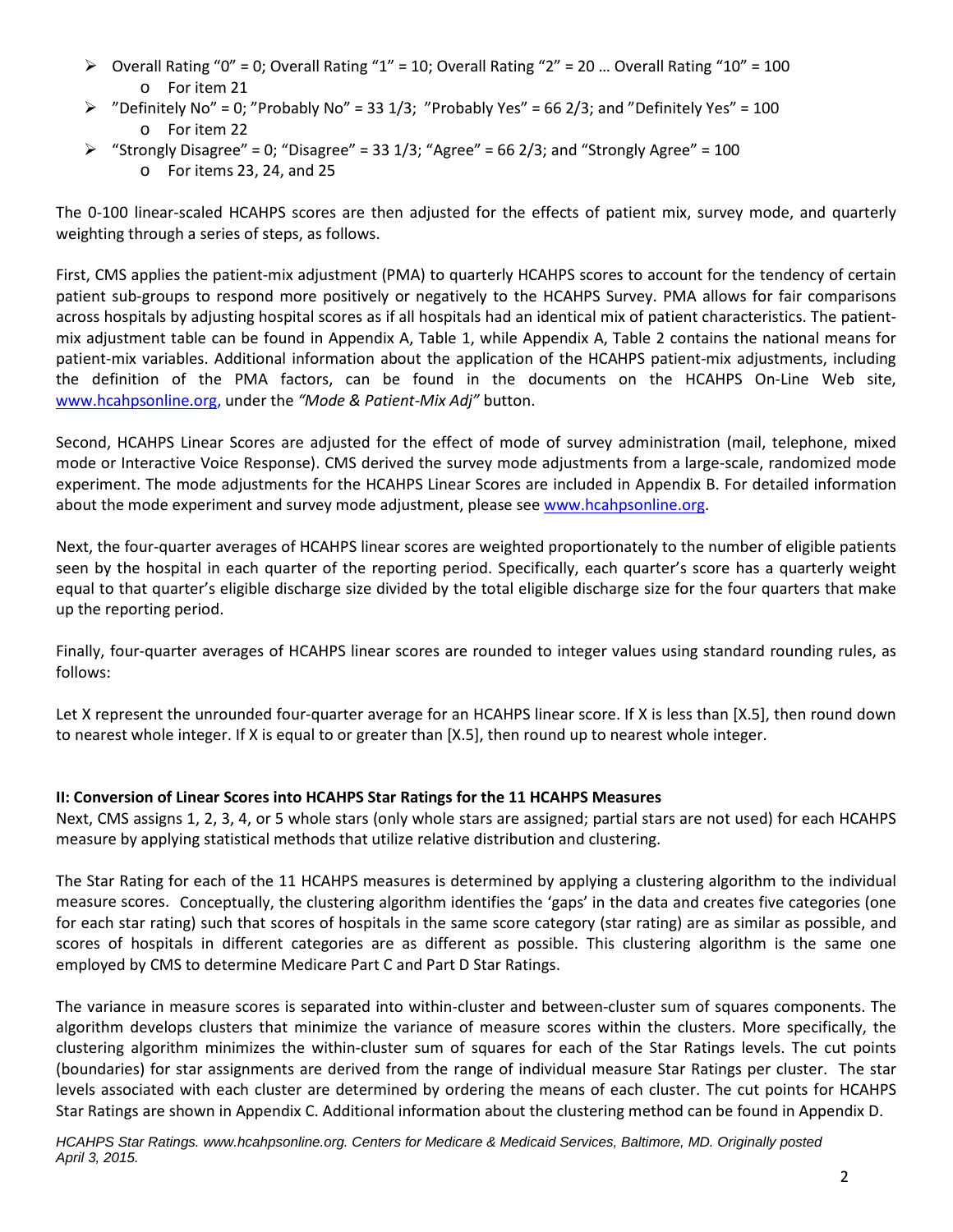### **III: HCAHPS Summary Star Rating**

In addition to Star Ratings for the 11 HCAHPS measures, CMS is introducing a new metric, the HCAHPS Summary Star Rating, which is the average of all of the Star Ratings of the HCAHPS measures. The HCAHPS Summary Star Rating is constructed from the following components:

- $\triangleright$  The 7 Star Ratings from each of the 7 HCAHPS composite measures.
	- o Communication with Nurses, Communication with Doctors, Responsiveness of Hospital Staff, Pain Management, Communication about Medicines, Discharge Information, and Care Transition.
- $\triangleright$  A single Star Rating for the HCAHPS Individual Items
	- o The average of the Star Ratings assigned to Cleanliness of Hospital Environment and Quietness of Hospital Environment.
- $\triangleright$  A single Star Rating for the HCAHPS Global Items
	- o The average of the Star Ratings assigned to Overall Hospital Rating and Recommend the Hospital.

The 9 Star Ratings (7 composite measure Star Ratings + Star Rating for Individual Items + Star Rating for Global Items) are combined as a simple average to form the HCAHPS Summary Star Rating. In the final step, normal rounding rules are applied to the 9-measure average to arrive at the HCAHPS Summary Star Rating (1, 2, 3, 4, or 5 stars).

### **An example of the calculation of the HCAHPS Summary Star Rating**

The following is an example of how to calculate the HCAHPS Summary Star Rating. Suppose a hospital has Star Ratings for each of the 11 HCAHPS measures as shown in following table.

|                                            | 11<br><b>HCAHPS</b><br><b>Measure</b><br><b>Star</b><br><b>Ratings</b> | 9 Star<br><b>Ratings</b><br>Used in<br><b>HCAHPS</b><br><b>Summary</b><br><b>Star Rating</b> | 9-Measure<br><b>HCAHPS Summary Star</b><br><b>Rating Average</b><br>(unrounded) | <b>HCAHPS</b><br><b>Summary</b><br><b>Star Rating</b><br>(rounded) |
|--------------------------------------------|------------------------------------------------------------------------|----------------------------------------------------------------------------------------------|---------------------------------------------------------------------------------|--------------------------------------------------------------------|
| <b>HCAHPS Composite Measures</b>           |                                                                        |                                                                                              |                                                                                 |                                                                    |
| <b>Communication with Nurses</b>           | 4                                                                      | 4                                                                                            |                                                                                 |                                                                    |
| <b>Communication with Doctors</b>          | 3                                                                      | 3                                                                                            |                                                                                 |                                                                    |
| Responsiveness of Hospital Staff           | 4                                                                      | 4                                                                                            |                                                                                 |                                                                    |
| Pain Management                            | 5                                                                      | 5                                                                                            |                                                                                 |                                                                    |
| <b>Communication about Medicines</b>       | 4                                                                      | 4                                                                                            |                                                                                 |                                                                    |
| Discharge Information                      | 4                                                                      | 4                                                                                            | $(4+3+4+5+4+4+3+5+3.5)/9$                                                       | 4                                                                  |
| <b>Care Transition</b>                     | 3                                                                      | 3                                                                                            | $= 3.944$                                                                       |                                                                    |
| <b>HCAHPS Individual Items</b>             |                                                                        |                                                                                              |                                                                                 |                                                                    |
| <b>Cleanliness of Hospital Environment</b> | 5                                                                      | $(5+5)/2$                                                                                    |                                                                                 |                                                                    |
| Quietness of Hospital Environment          | 5                                                                      | $= 5$                                                                                        |                                                                                 |                                                                    |
| <b>HCAHPS Global Items</b>                 |                                                                        |                                                                                              |                                                                                 |                                                                    |
| <b>Overall Hospital Rating</b>             | $\overline{4}$                                                         | $(4+3)/2$                                                                                    |                                                                                 |                                                                    |
| <b>Recommend the Hospital</b>              | 3                                                                      | $= 3.5$                                                                                      |                                                                                 |                                                                    |

**Step 1:** Calculate a Star Rating for HCAHPS Individual Items by averaging the Star Ratings for Cleanliness of Hospital Environment and Quietness of Hospital Environment.

In this example, the Star Rating for HCAHPS Individual Items = (5+5)/2 = 5.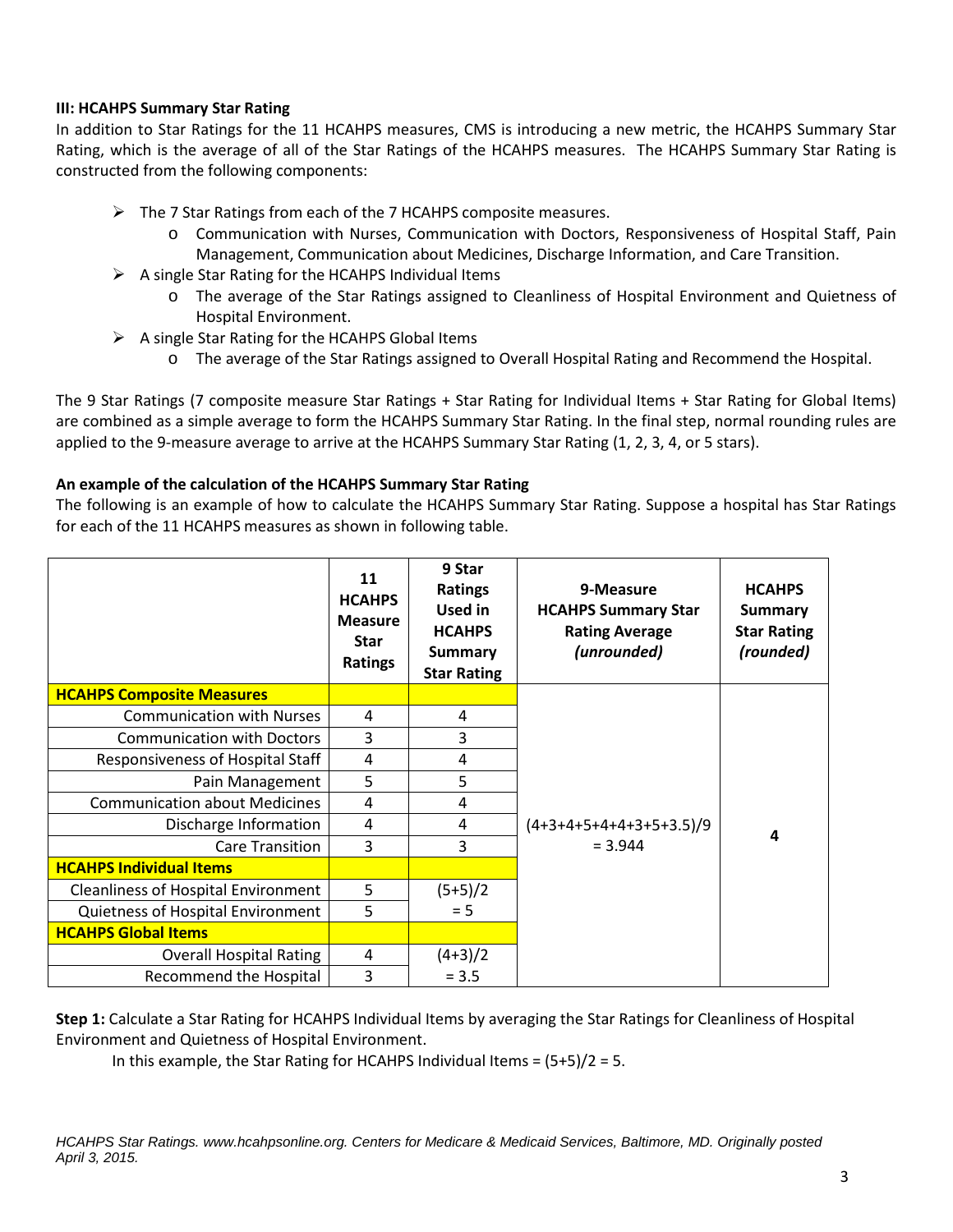**Step 2:** Calculate a Star Rating for HCAHPS Global Items by averaging the Star Ratings for Overall Hospital Rating and Recommend the Hospital.

In this example, the Star Rating for HCAHPS Global Items = (4+3)/2 = 3.5. *Note: Do not round this average.*

**Step 3:** Calculate the HCAHPS Summary Star Rating as the average of the 7 composite measure Star Ratings, the Star Rating for HCAHPS Individual Items, and the Star Rating for HCAHPS Global Items.

In this example, the HCAHPS Summary Star Rating =  $(4+3+4+5+4+4+3+5+3.5)/9 = 3.944$ .

**Step 4:** Lastly, round the 9-Measure HCAHPS Summary Star Rating Average using the rounding table below. In this example, the hospital's HCAHPS Summary Star Rating rounds to 4 stars.

CMS uses standard rounding rules for the assignment of HCAHPS Summary Stars, as follows:

| <b>9-Measure HCAHPS Summary Star Rating Average</b> | <b>HCAHPS Summary Star Rating Assignment</b> |
|-----------------------------------------------------|----------------------------------------------|
| $\geq$ 1.00 and <1.50                               | 1 Star                                       |
| ≥1.50 and $<$ 2.50                                  | 2 Stars                                      |
| ≥2.50 and $<3.50$                                   | 3 Stars                                      |
| ≥3.50 and $<4.50$                                   | 4 Stars                                      |
| ≥4.50 and $≤5.00$                                   | 5 Stars                                      |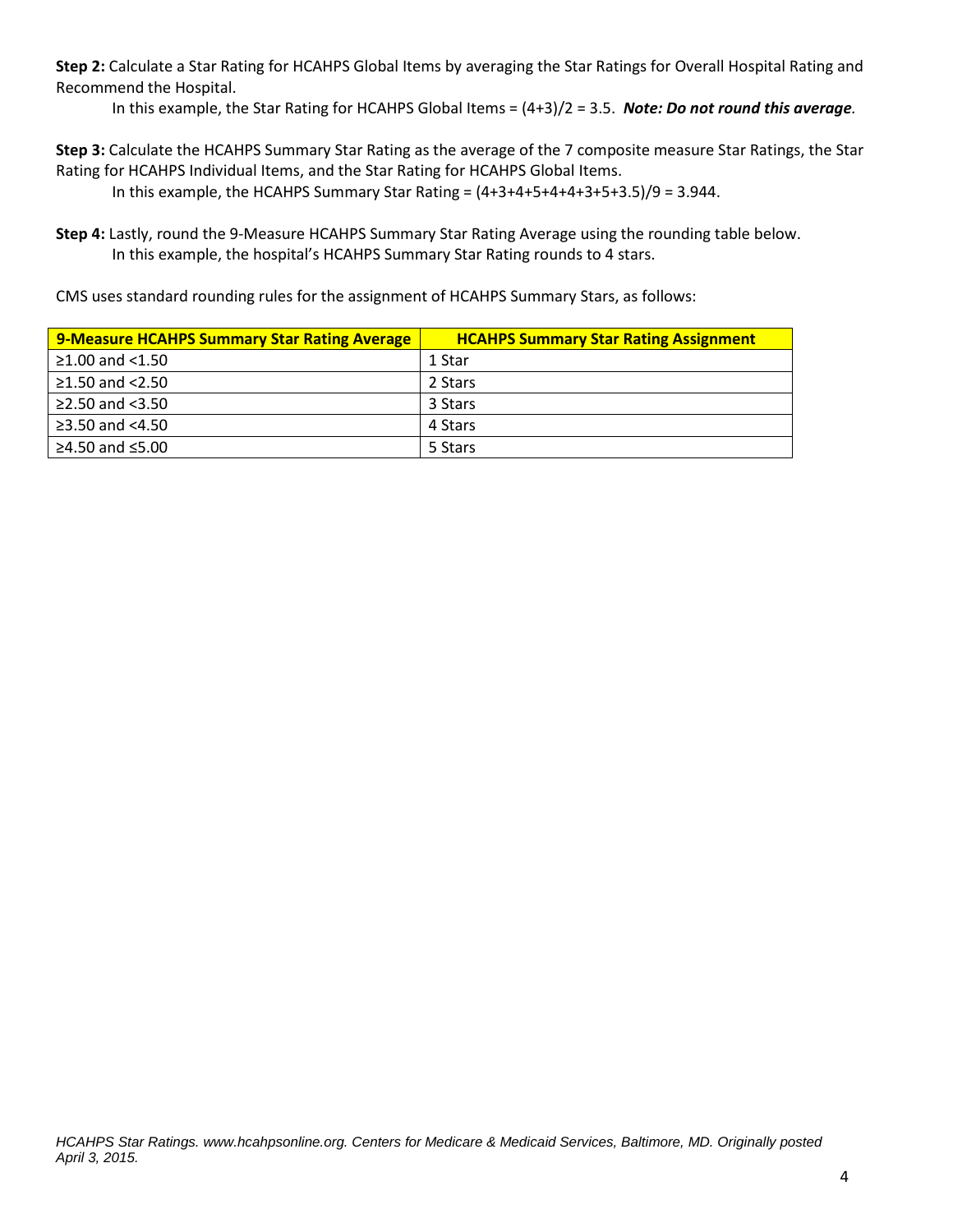# **Appendix A, Table 1: HCAHPS Patient-Mix Adjustments of Linear Scores for Patients Discharged Between Quarter 4, 2013 and Quarter 3, 2014 (October 1, 2013 to September 30, 2014***)*

| Patient-Mix<br>Adjustment (PMA)                                                           | Comm. with Nurses | Comm. with Doctors | Responsiveness of Hosp. Staff | Pain Management | Comm. About Medicines | Cleanliness of Hosp. Env. | Quietness of Hosp. Env. | Discharge Information | Care Transition | Overall Hospital Rating | Recommend the Hospital |
|-------------------------------------------------------------------------------------------|-------------------|--------------------|-------------------------------|-----------------|-----------------------|---------------------------|-------------------------|-----------------------|-----------------|-------------------------|------------------------|
| Education (per level;<br>1=8th grade or less and<br>6=More than 4-year<br>college degree) | 0.0176            | 0.0206             | 0.0259                        | 0.0274          | 0.0550                | 0.0167                    | 0.0507                  | 0.0060                | 0.0035          | 0.1170                  | 0.0193                 |
| Self-Rated Health (per<br>level; 1=Excellent and<br>5=Poor)                               | 0.0647            | 0.0669             | 0.0856                        | 0.0900          | 0.0937                | 0.0600                    | 0.0619                  | 0.0103                | 0.0769          | 0.2339                  | 0.0736                 |
| Response Percentile<br>(per 1% of response<br>percentile)                                 | 0.0022            | 0.0021             | 0.0029                        | 0.0019          | 0.0032                | 0.0008                    | 0.0002                  | 0.0003                | 0.0021          | 0.0056                  | 0.0020                 |
| <b>LANGUAGE SPOKEN AT</b><br><b>HOME</b>                                                  |                   |                    |                               |                 |                       |                           |                         |                       |                 |                         |                        |
| Spanish                                                                                   | $-0.0151$         | $-0.0380$          | $-0.0136$                     | $-0.0713$       | $-0.0787$             | 0.0052                    | $-0.0907$               | $-0.0120$             | $-0.0067$       | $-0.4514$               | $-0.1246$              |
| Chinese                                                                                   | 0.1005            | 0.0926             | 0.1443                        | 0.1359          | 0.0575                | 0.0334                    | $-0.0210$               | $-0.0234$             | 0.1267          | 0.0976                  | 0.0389                 |
| R/V/O                                                                                     | 0.0146            | 0.0061             | 0.0535                        | 0.0282          | $-0.0405$             | 0.0322                    | $-0.0866$               | $-0.0017$             | 0.0540          | $-0.0087$               | $-0.0216$              |
| English (REFERENCE)                                                                       | 0.0000            | 0.0000             | 0.0000                        | 0.0000          | 0.0000                | 0.0000                    | 0.0000                  | 0.0000                | 0.0000          | 0.0000                  | 0.0000                 |
| <b>AGE</b>                                                                                |                   |                    |                               |                 |                       |                           |                         |                       |                 |                         |                        |
| Age 18-24                                                                                 | 0.0676            | 0.0777             | 0.1347                        | 0.1369          | $-0.1375$             | 0.0679                    | $-0.0425$               | $-0.0318$             | $-0.0490$       | 0.6764                  | 0.2244                 |
| Age 25-34                                                                                 | 0.0356            | 0.0480             | 0.0418                        | 0.0920          | $-0.1554$             | 0.0667                    | $-0.0505$               | $-0.0414$             | $-0.0827$       | 0.5520                  | 0.1625                 |
| Age 35-44                                                                                 | 0.0140            | 0.0253             | 0.0183                        | 0.0672          | $-0.1732$             | 0.0715                    | $-0.0255$               | $-0.0461$             | $-0.0831$       | 0.4356                  | 0.1282                 |
| Age 45-54                                                                                 | $-0.0206$         | $-0.0099$          | $-0.0228$                     | 0.0196          | $-0.1788$             | 0.0622                    | $-0.0022$               | $-0.0491$             | $-0.1020$       | 0.2361                  | 0.0646                 |
| Age 55-64                                                                                 | $-0.0455$         | $-0.0379$          | $-0.0547$                     | $-0.0188$       | $-0.1792$             | 0.0398                    | $-0.0041$               | $-0.0543$             | $-0.1136$       | 0.0749                  | 0.0220                 |
| Age 65-74                                                                                 | $-0.0563$         | $-0.0603$          | $-0.0629$                     | $-0.0512$       | $-0.1611$             | 0.0381                    | $-0.0163$               | $-0.0491$             | $-0.1085$       | $-0.0305$               | $-0.0063$              |
| Age 75-84                                                                                 | $-0.0356$         | $-0.0391$          | $-0.0405$                     | $-0.0344$       | $-0.0933$             | 0.0251                    | $-0.0028$               | $-0.0233$             | $-0.0521$       | $-0.0543$               | $-0.0100$              |
| Age 85+ (REFERENCE)                                                                       | 0.0000            | 0.0000             | 0.0000                        | 0.0000          | 0.0000                | 0.0000                    | 0.0000                  | 0.0000                | 0.0000          | 0.0000                  | 0.0000                 |
| <b>SERVICE LINE</b>                                                                       |                   |                    |                               |                 |                       |                           |                         |                       |                 |                         |                        |
| Maternity                                                                                 | $-0.1009$         | $-0.2210$          | $-0.2191$                     | $-0.2108$       | $-0.2320$             | 0.0233                    | $-0.1757$               | $-0.0657$             | $-0.1039$       | $-0.5290$               | $-0.2113$              |
| Surgical                                                                                  | $-0.0071$         | $-0.1654$          | $-0.0197$                     | $-0.0688$       | $-0.0391$             | $-0.0104$                 | $-0.0302$               | $-0.0485$             | $-0.0687$       | $-0.2631$               | $-0.0928$              |
| Medical (REFERENCE)                                                                       | 0.0000            | 0.0000             | 0.0000                        | 0.0000          | 0.0000                | 0.0000                    | 0.0000                  | 0.0000                | 0.0000          | 0.0000                  | 0.0000                 |
| <b>INTERACTIONS</b>                                                                       |                   |                    |                               |                 |                       |                           |                         |                       |                 |                         |                        |
| Surgical Line * Age <sup>1</sup>                                                          | 0.0003            | 0.0134             | $-0.0029$                     | $-0.0021$       | $-0.0014$             | $-0.0025$                 | 0.0013                  | $-0.0013$             | 0.0043          | 0.0251                  | 0.0089                 |
| Maternity Line * Age <sup>1</sup>                                                         | 0.0142            | 0.0236             | 0.0194                        | 0.0247          | 0.0406                | 0.0049                    | 0.0068                  | 0.0156                | 0.0172          | 0.0744                  | 0.0287                 |

 $1$  Age takes on the values of 1 to 8 as follows: (1: 18 to 24); (2: 25 to 34); (3: 35 to 44); (4: 45 to 54); (5: 55 to 64); (6: 65 to 74); (7: 75 to 84); and (8: 85+).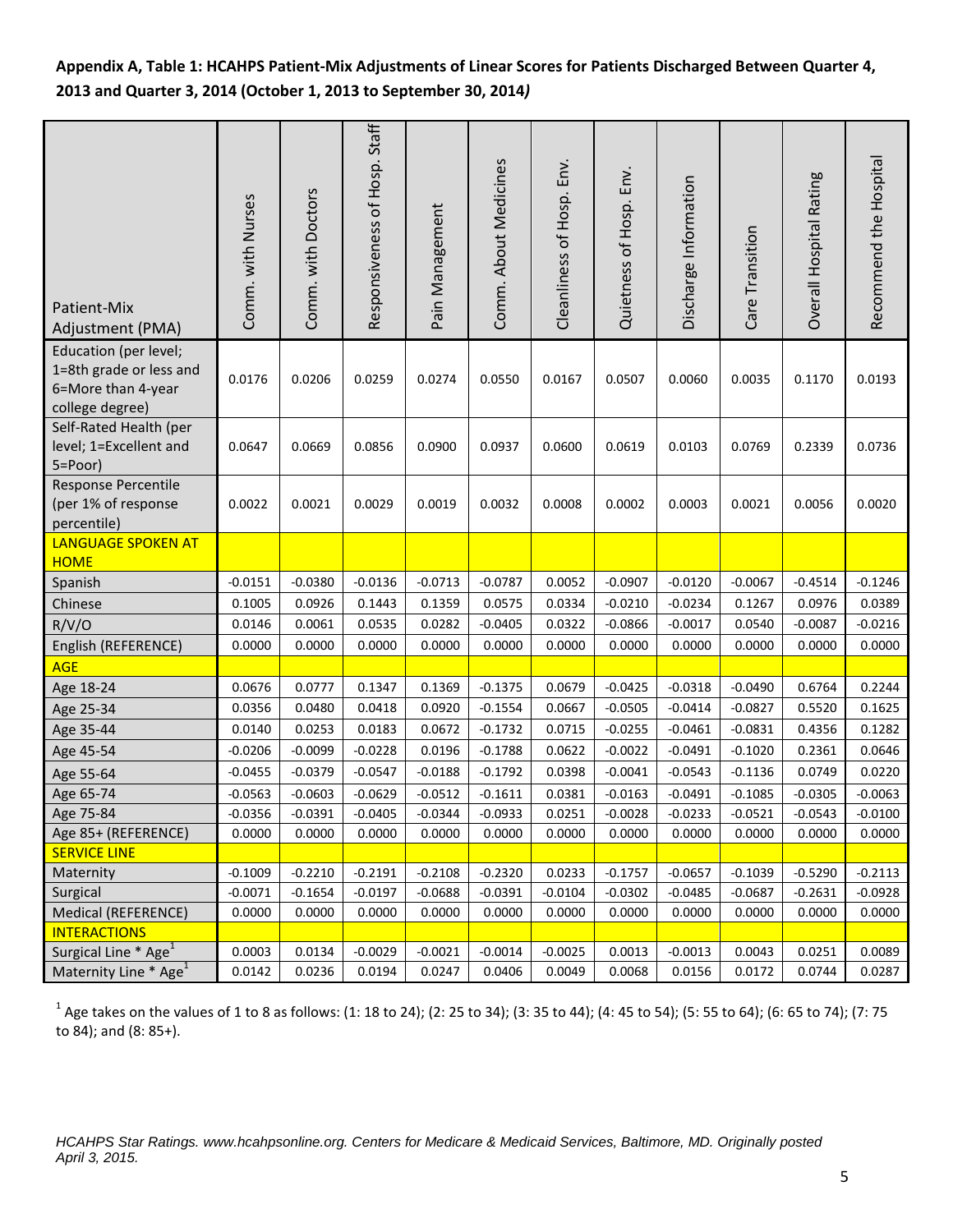**Appendix A, Table 2: National Means of PMA Variables for Patients Discharged Between Quarter 4, 2013 and Quarter 3, 2014 (October 1, 2013 to September 30, 2014)**

| Patient-Mix Adjustment<br>(PMA)                                                        | <b>National Mean</b> |
|----------------------------------------------------------------------------------------|----------------------|
| Education (per level;<br>1=8th grade or less and 6=More<br>than 4-year college degree) | 3.759                |
| Self-Rated Health (per level;<br>1=Excellent and 5=Poor)                               | 2.747                |
| Response Percentile                                                                    | 14.9%                |
| <b>LANGUAGE SPOKEN AT HOME</b>                                                         |                      |
| Spanish                                                                                | 4.7%                 |
| Chinese                                                                                | 0.3%                 |
| R/V/O                                                                                  | 1.8%                 |
| English (REFERENCE)                                                                    | 93.2%                |
| <b>AGE</b>                                                                             |                      |
| Age 18-24                                                                              | 4.1%                 |
| Age 25-34                                                                              | 11.3%                |
| Age 35-44                                                                              | 7.0%                 |
| Age 45-54                                                                              | 10.5%                |
| Age 55-64                                                                              | 19.1%                |
| Age 65-74                                                                              | 23.4%                |
| Age 75-84                                                                              | 17.4%                |
| Age 85+ (REFERENCE)                                                                    | 7.1%                 |
| <b>SERVICE LINE</b>                                                                    |                      |
| Maternity                                                                              | 13.8%                |
| Surgical                                                                               | 35.8%                |
| Medical (REFERENCE)                                                                    | 50.5%                |
| <b>INTERACTIONS</b>                                                                    |                      |
| Surgical Line * Age <sup>1</sup>                                                       | 1.904                |
| Maternity Line * Age <sup>1</sup>                                                      | 0.289                |

 $1$  Age takes on the values of 1 to 8 as follows: (1: 18 to 24); (2: 25 to 34); (3: 35 to 44); (4: 45 to 54); (5: 55 to 64); (6: 65 to 74); (7: 75 to 84); and (8: 85+).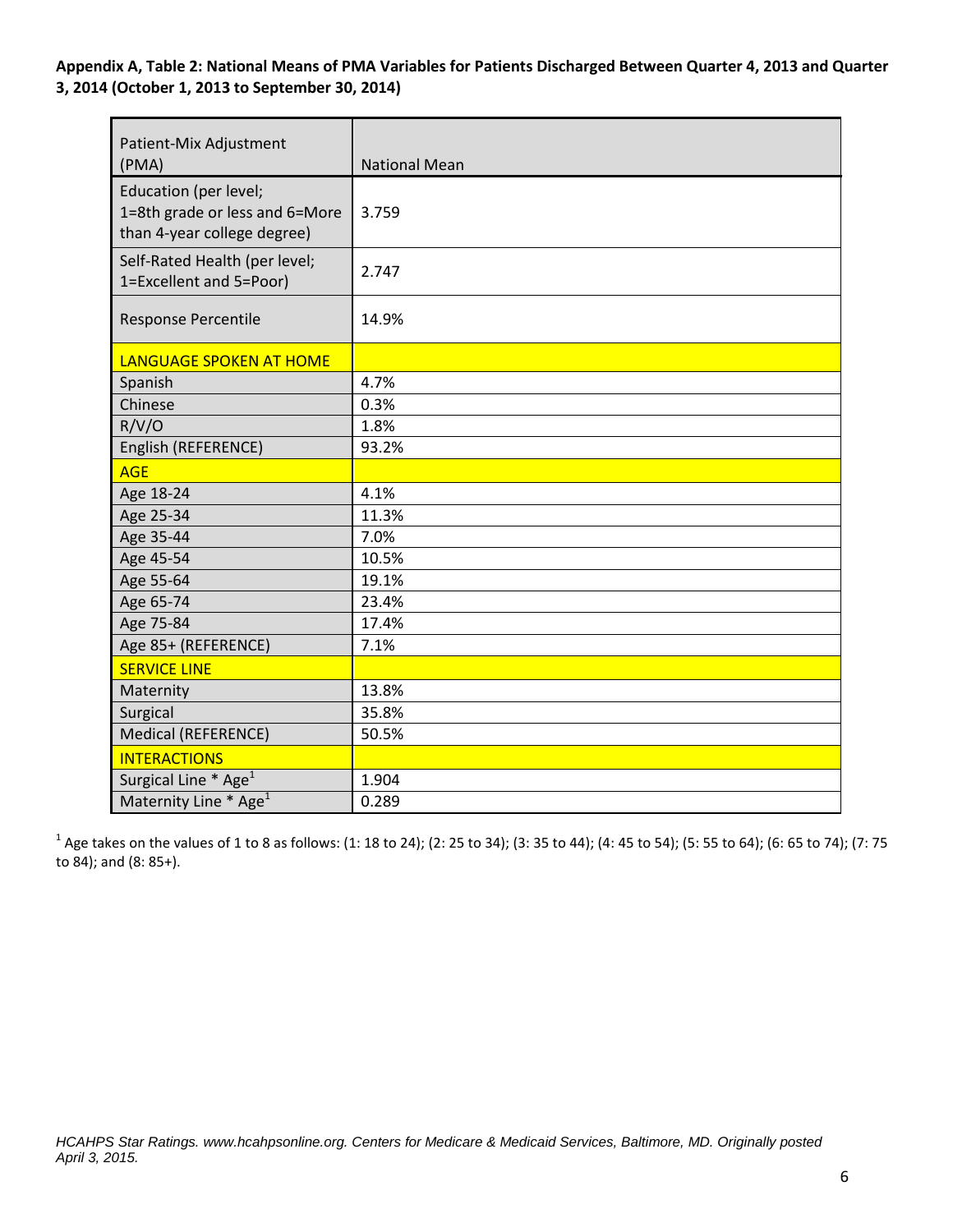### **Appendix B: Survey Mode Adjustments of HCAHPS Linear Scores to Adjust to a Reference of Mail Mode**

|                                            | <b>Phone Only</b> | <b>Mixed</b> | <b>Active IVR</b> |
|--------------------------------------------|-------------------|--------------|-------------------|
| <b>HCAHPS Composite Measures</b>           |                   |              |                   |
| <b>Communication with Nurses</b>           | $-0.031$          | 0.005        | $-0.010$          |
| <b>Communication with Doctors</b>          | 0.011             | 0.028        | 0.009             |
| <b>Responsiveness of Hospital Staff</b>    | $-0.049$          | 0.024        | $-0.001$          |
| Pain Management                            | $-0.042$          | $-0.012$     | $-0.021$          |
| <b>Communication about Medicines</b>       | $-0.044$          | 0.013        | $-0.011$          |
| Discharge Information                      | $-0.013$          | 0.002        | $-0.032$          |
| <b>Care Transition</b>                     | $-0.064$          | $-0.030$     | 0.061             |
| <b>HCAHPS Individual Items</b>             |                   |              |                   |
| <b>Cleanliness of Hospital Environment</b> | $-0.072$          | $-0.032$     | $-0.037$          |
| Quietness of Hospital Environment          | $-0.044$          | $-0.038$     | $-0.109$          |
| <b>HCAHPS Global Items</b>                 |                   |              |                   |
| <b>Overall Hospital Rating</b>             | $-0.057$          | 0.008        | $-0.001$          |
| Recommend the Hospital                     | $-0.049$          | $-0.008$     | $-0.018$          |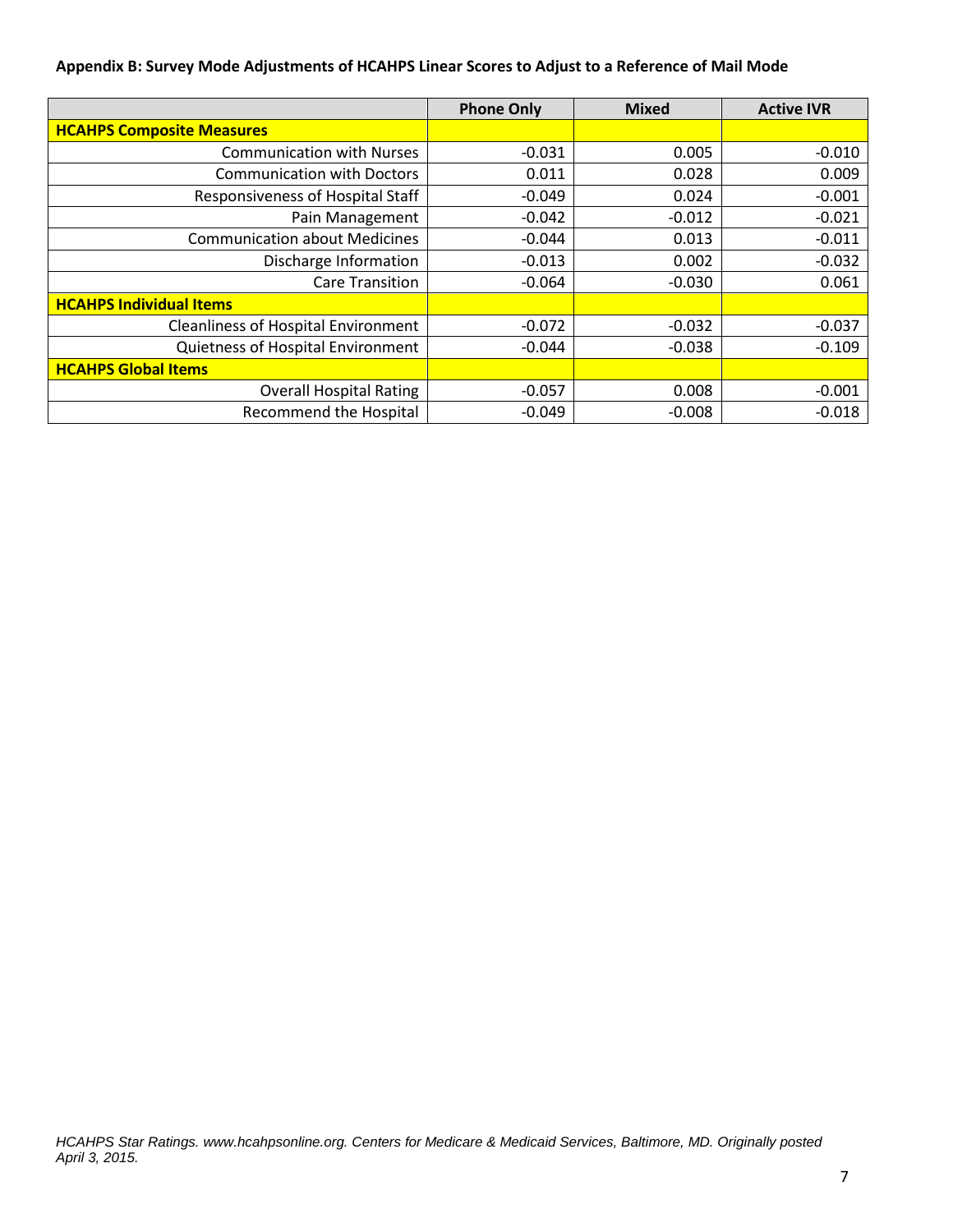## **Appendix C: HCAHPS Star Rating Cut Points for Patients Discharged Between Quarter 4, 2013 and Quarter 3, 2014 (October 1, 2013 to September 30, 2014)**

|                                            | 1 Star | 2 Stars          | 3 Stars          | 4 Stars          | 5 Stars   |
|--------------------------------------------|--------|------------------|------------------|------------------|-----------|
| <b>HCAHPS Composite Measures</b>           |        |                  |                  |                  |           |
| <b>Communication with Nurses</b>           | < 85   | ≥85 to <89       | ≥89 to <91       | $≥91$ to <93     | $\geq$ 93 |
| <b>Communication with Doctors</b>          | $90$   | $≥90$ to <92     | $≥92$ to $<93$   | $\geq$ 93 to <95 | $\geq$ 95 |
| Responsiveness of Hospital Staff           | < 78   | $≥78$ to $≤82$   | $\geq$ 82 to <86 | $≥86$ to <90     | $\geq 90$ |
| Pain Management                            | <84    | $\geq$ 84 to <86 | $≥86$ to $≤88$   | $≥88$ to <90     | $\geq 90$ |
| <b>Communication about Medicines</b>       | <74    | $≥74$ to $≤78$   | $\geq$ 78 to <80 | $\geq 80$ to <85 | $\geq 85$ |
| Discharge Information                      | <80    | ≥80 to $<84$     | $\geq$ 84 to <88 | $≥88$ to <90     | $\geq 90$ |
| <b>Care Transition</b>                     | < 78   | $≥78$ to $≤80$   | $≥80$ to <82     | $\geq$ 82 to <85 | $\geq 85$ |
| <b>HCAHPS Individual Items</b>             |        |                  |                  |                  |           |
| <b>Cleanliness of Hospital Environment</b> | < 81   | $≥81$ to <85     | ≥85 to <89       | $≥89$ to <93     | $\geq$ 93 |
| Quietness of Hospital Environment          | < 78   | $≥78$ to $≤82$   | $\geq$ 82 to <86 | $≥86$ to <90     | $\geq 90$ |
| <b>HCAHPS Global Items</b>                 |        |                  |                  |                  |           |
| <b>Overall Hospital Rating</b>             | < 82   | $≥82$ to $≤86$   | $≥86$ to <90     | $≥90$ to <92     | $\geq$ 92 |
| <b>Recommend the Hospital</b>              | < 82   | $\geq$ 82 to <86 | $≥86$ to <90     | ≥90 to <94       | $\geq 94$ |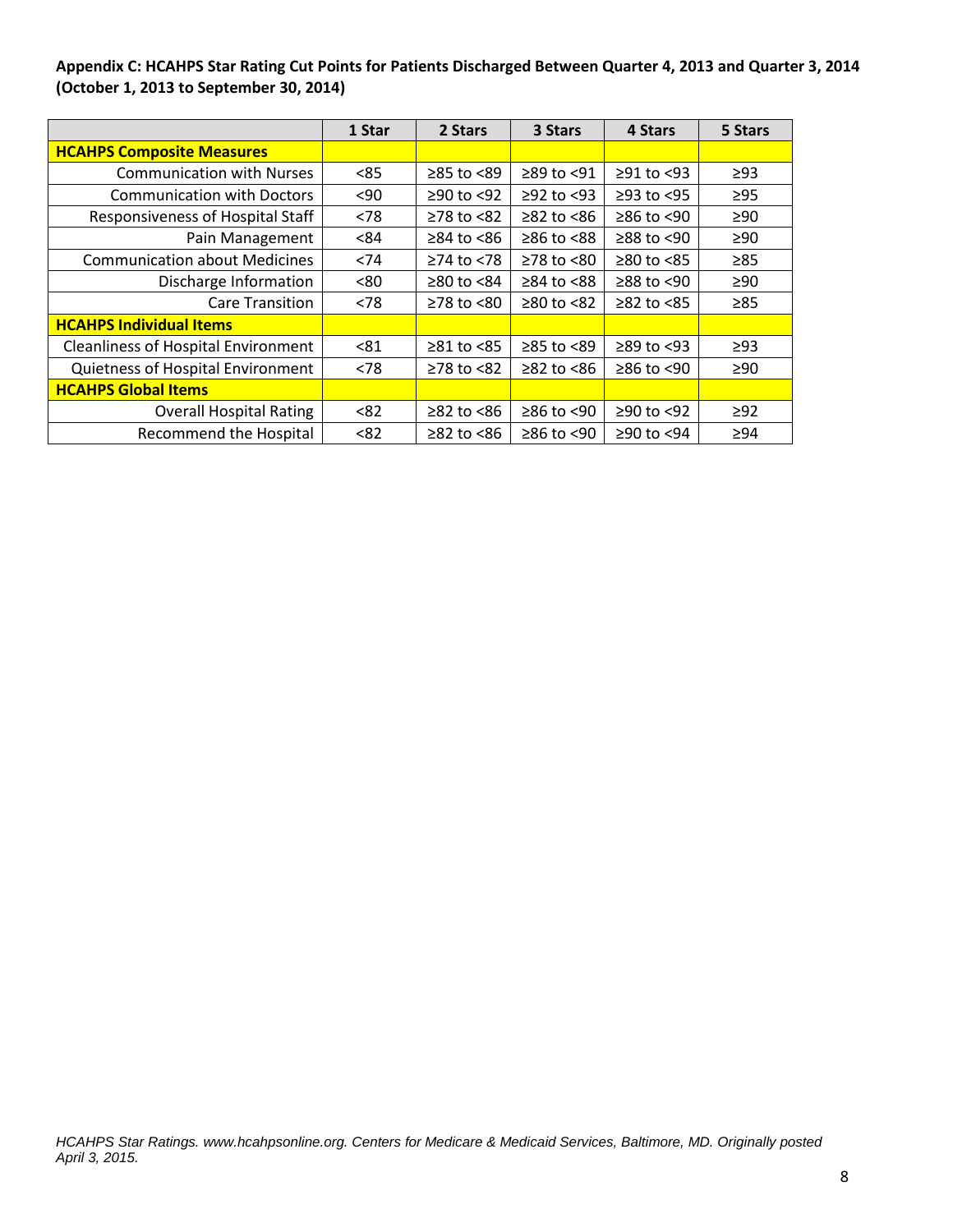### **Appendix D: Individual Measure Star Assignment Process**

Below are detailed steps of the clustering method to develop individual measure stars. For each measure, the clustering method does the following:

- 1. Produces the individual measure distance matrix.
- 2. Groups the measure scores into an initial set of clusters.
- 3. Selects the final set of clusters.

# **1. Produce the individual measure distance matrix.**

For each pair of hospital j and k (j>=k) among the n hospitals with measure score data, compute the Euclidian distance of their measure scores (e.g., the absolute value of the difference between the two measure scores). Enter this distance in row j and column k of a distance matrix with n rows and n columns. This matrix can be produced using the DISTANCE procedure in SAS as follows:

proc distance data=inclusterdat out=distancedat method=Euclid;

 var interval(measure\_score); id CCN; run;

In the above code, the input data set, *inclusterdat,* is the list of hospitals with scores for a particular measure. Each record has a unique identifier, CCN. The option *method=Euclid* specifies that distances between hospital measure scores should be based on Euclidean distance. The input data contain a variable called *measure\_score.* In the *var* call, the parentheses around *measure\_score* indicate that *measure\_score* is considered to be an interval or numeric variable. The distances computed by this code are stored to an output data set called *distancedat.*

# **2. Create a tree of cluster assignments.**

The distance matrix calculated in Step 1 is the input to the clustering procedure. The stored distance algorithm is implemented to compute cluster assignments. The following process is implemented by using the CLUSTER procedure in SAS:

- a. The input measure score distances are squared.
- b. The clusters are initialized by assigning each hospital to its own cluster.
- c. In order to determine which pair of clusters to merge, Ward's minimum variance method is used to separate the variance of the measure scores into within-cluster and between-cluster sum of squares components.
- d. From the existing clusters, two clusters will be selected for merging to minimize the within-cluster sum of squares over all possible sets of clusters that might result from a merge.
- e. Steps b and c are repeated to reduce the number of clusters by one until a single cluster containing all hospitals results.

The result is a data set that contains a tree-like structure of cluster assignments, from which any number of clusters between 1 and the number of hospital measure scores could be computed. The SAS code for implementing these steps is:

proc cluster data=distancedat method=ward outtree=treedat noprint;

id CCN;

run;